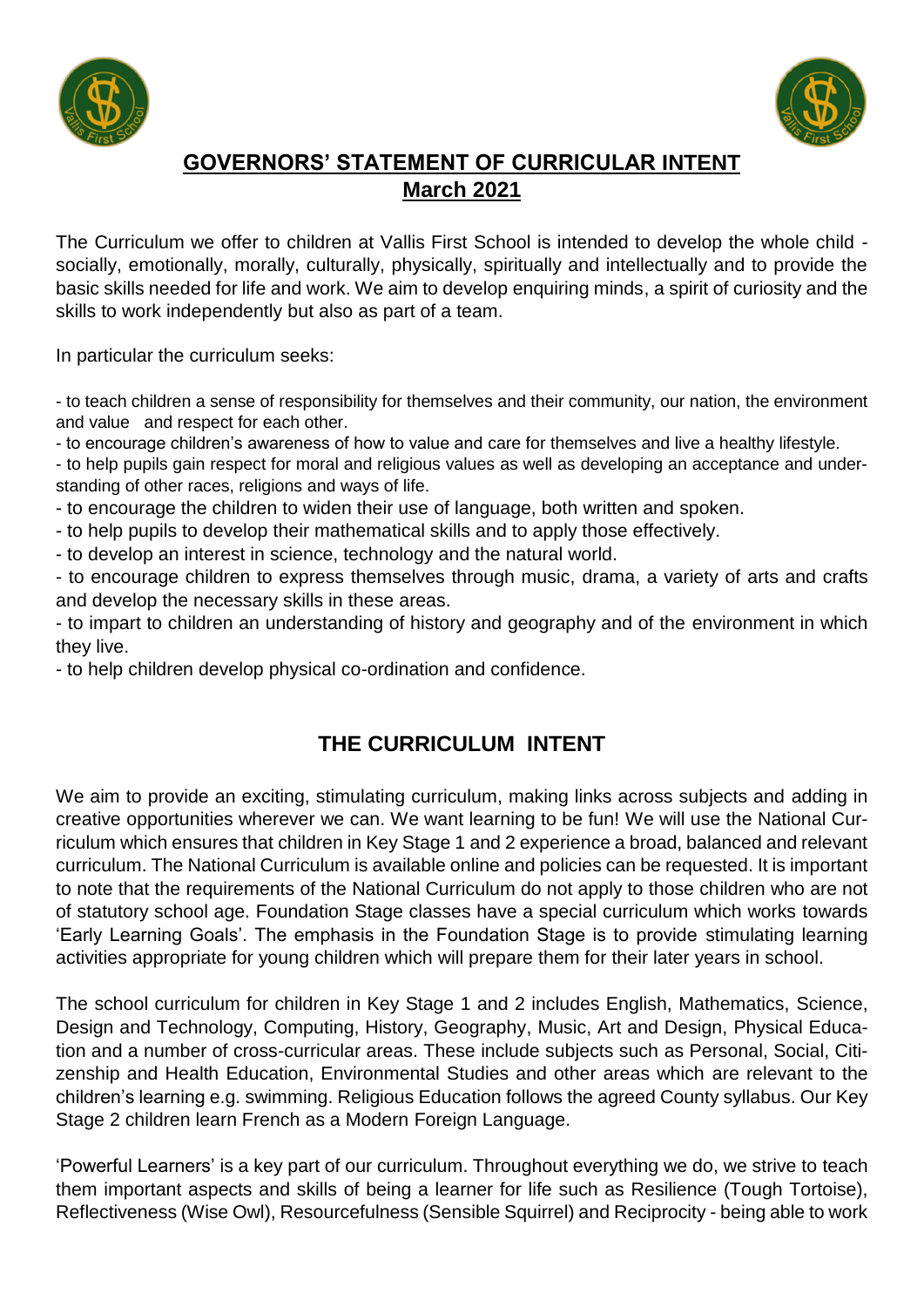as a team - (Team Ant). These skills help learners to improve their learning and performance in education, work and life.



Our curriculum is designed to recognise children's prior learning, both from previous settings and their experiences at home. We work in partnership with parents, carers and other settings to provide the best possible start at Vallis First School, ensuring each individual reaches their full potential from their various starting points.

 **EYFS** 

Our curriculum has been designed to enable children to succeed through cooperative and collaborative learning principles. As such, there is a strong emphasis on the Prime Areas of learning; Personal, Social and Emotional Development and Communication and Language, including Oracy.

At Vallis First School we recognise that oracy not only improves academic outcomes, but is a life skill to ensure success beyond school, in life and future employment. Oracy develops children's thinking and understanding, which in turn promotes self-confidence, resilience and empathy which support the child's well-being. Our enabling environments and warm, skilful adult interactions support the children as they begin to link learning to their play and exploration right from the start.

We believe that high level engagement ensures high level attainment. We therefore provide an engaging curriculum that maximises opportunities for meaningful cross-curricular links and learning experiences, as well as promoting the unique child by offering extended periods of play and sustained thinking. We follow children's interests and ideas to foster a lifelong love of learning both in and outside of school.

By the end of the Reception year, our intent is to ensure that all children make at least good progress from their starting points and are equipped with the skills and knowledge to have a smooth transition into Year 1.



### **MATHEMATICS**



We aim to develop a sound understanding of the number system and of mental calculation skills. Many activities are of a practical nature involving using equipment and resources to help the children develop their understanding. The curriculum content includes number, shape, space and measures, problem solving, reasoning, statistics and applying their skills to a range of problems. Wherever possible these are covered in fun activities which relate to everyday contexts. We encourage parents to practise maths skills at home with their children – particularly learning their number bonds and times tables.





## **ENGLISH**

We use a number of approaches to support English in our School. **Reading** is enjoyed and celebrated as an important life skill. We have a strongly embedded phonics scheme which helps children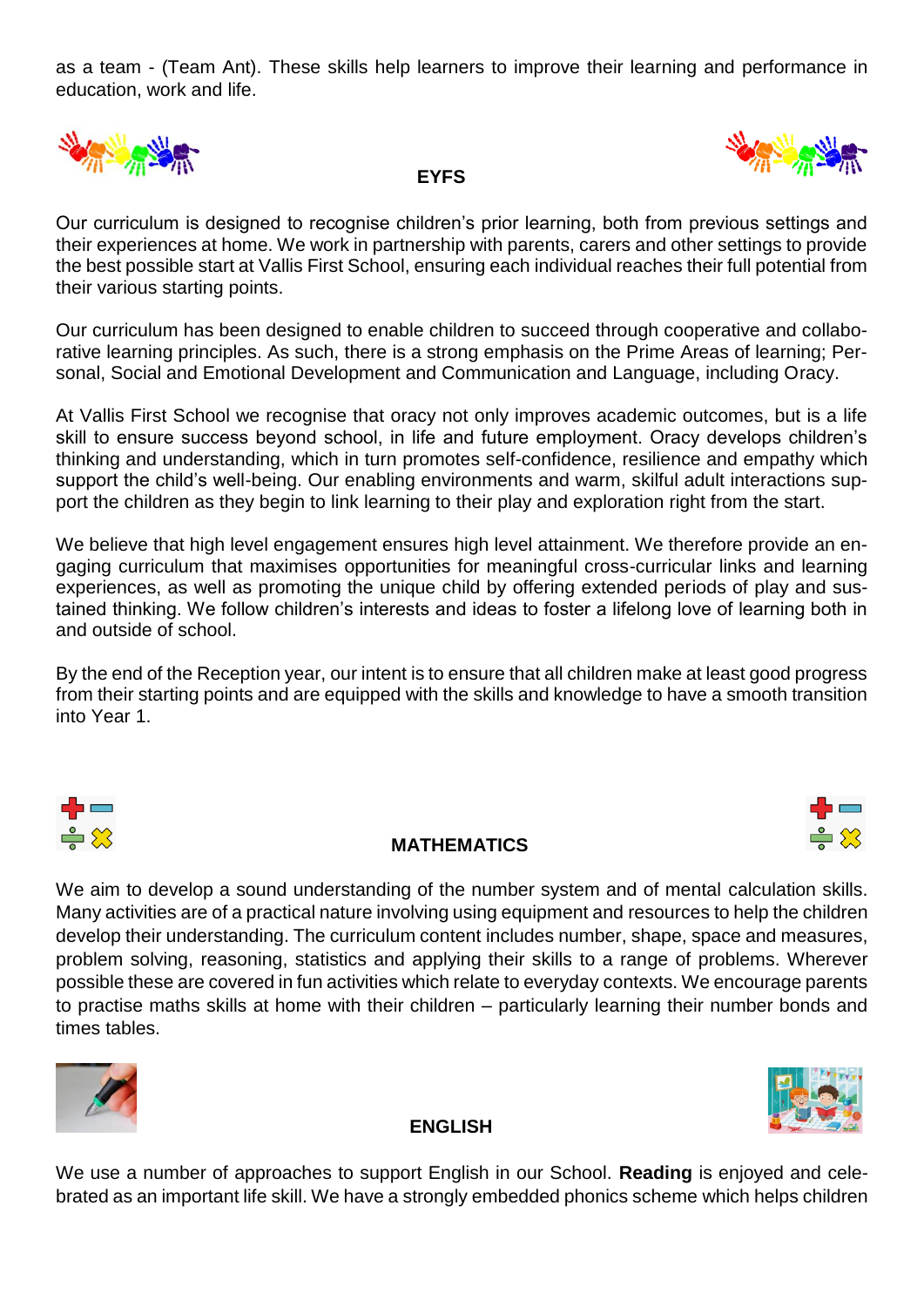with their early reading and spelling skills. This teaches letter sounds, letter names and word building. As the child progresses, early reading material is supported by a wide variety of reading books including 'reading scheme' books at the appropriate levels. As soon as children become more fluent readers, they have the opportunity to choose the books they want to read at home. Good quality whole class texts are used to support the development of topics and teach key skills. **Writing** is developed by encouraging children to write in different situations and for a variety of reasons. Writing is modelled by adults and children are supported until they can write independently. Work may sometimes be printed out on the computer or published for other children to read and for parents to come in and see. Handwriting is taught from Foundation Stage and leads towards joined up writing for those children who are ready to master it successfully.

Money from the school budget, fund raising and our successful Book Weeks, is spent each year to replace and build up our resources which support our class and individual reading, and to ensure an up-to-date selection of reading materials are available to all the children within class and in our Library. We make use of the school and town library to encourage a love of reading and to learn library skills. We make full use of information technology to support our literacy programme including phonic games and interactive texts.



#### **COMPUTING**

Computing is a key aspect of the school's curriculum. We have a computer, interactive whiteboard and a visualiser in each classroom and have Wi Fi so that the children can learn using laptop computers. We also have digital cameras in each class. Computing skills (such as coding, word processing, multimedia and handling data) are taught directly and are used throughout the curriculum. We have a number of programmable toys which are used to teach coding skills for our younger children. A particular emphasis is placed on delivering English and Numeracy through technology and we are constantly expanding our online resources. We aim to provide children with the confidence and skills to use computer resources effectively and safely. The School has filtered access to the internet. E-safety is taught as part of the curriculum and each year we take part in Internet Safety day in addition to the termly reminders.







Science plays an important part in school life. Emphasis is put on developing the children's natural curiosity as they learn to investigate and discover for themselves. As these skills develop, the children are encouraged to produce theories and ideas from their observations and eventually to devise 'fair tests' to see if what they believe is true.

Crucial to science are investigation skills, with children discovering for themselves. They learn about the natural world and living things, about forces and physical processes and materials and their properties. We ensure that the children have a wide range of practical and first hand experiences and we make good use of our outdoor environment including our field, the local river walks and allotment for bug hunting and looking at habitats or signs of changing seasons and the variety of plant life.

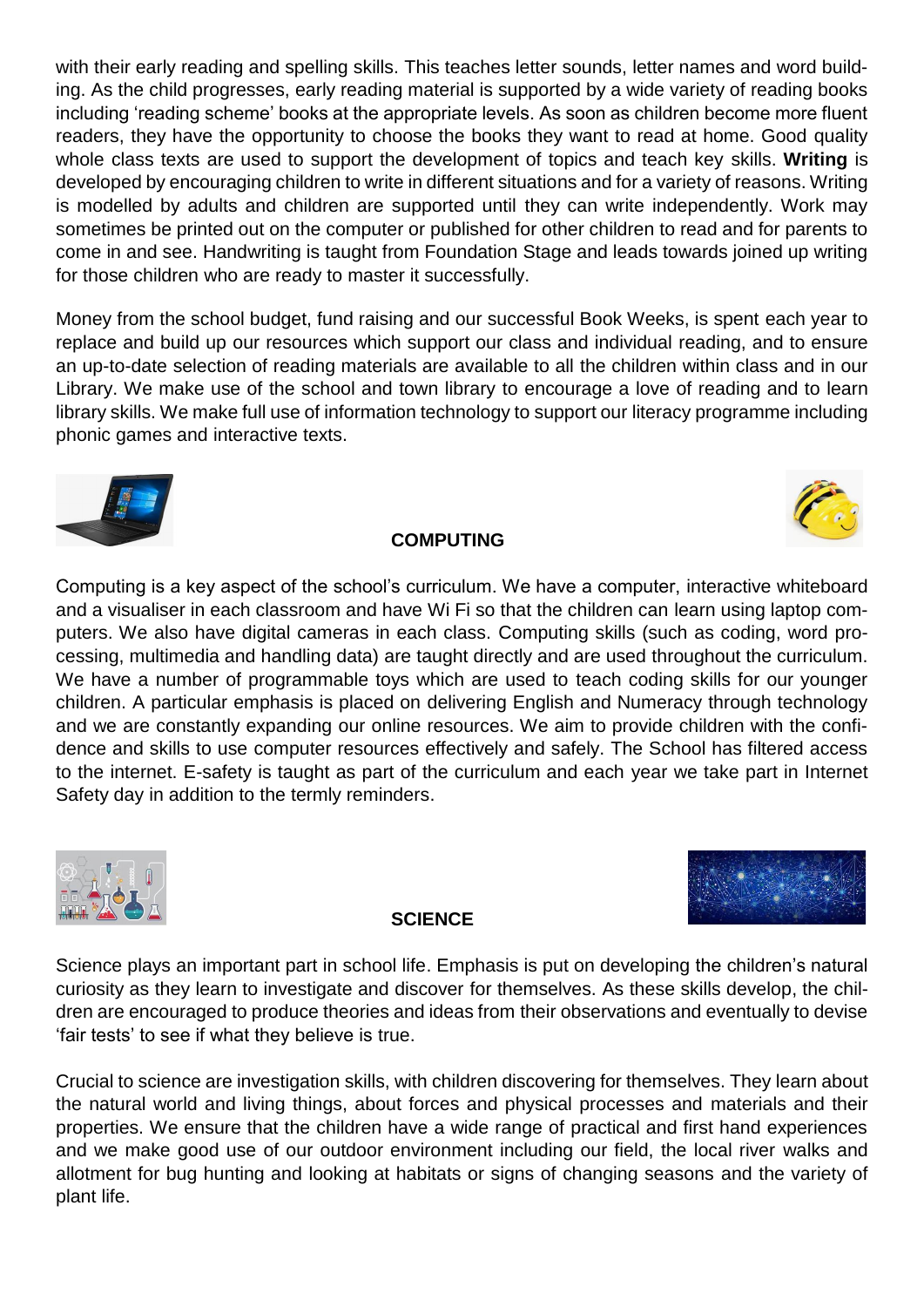

## **RELIGIOUS EDUCATION**

We follow the Somerset agreed syllabus for R.E. with Christianity as the main focus faith and Judaism, Hinduism and Islam as other focus faiths. While actual knowledge of religion and its significance is taught, Religious Education in a first school is primarily concerned with children developing an awareness of themselves, others and the fostering of positive moral attitudes within a caring and tolerant setting.

Our wider school curriculum also looks at a number of aspects of life such as change, friendships, anti-bullying, setting goals, respect and explores these themes sensitively at an age appropriate level.



## **MULTI – CULTURAL AND EQUALITIES EDUCATION**

We teach our children about a variety of cultures and about equality and diversity represented in Britain and across the world. We emphasise the aspects of British Values of: Democracy; the Principle of Law; Personal Rights of Freedom and Liberty; Mutual Respect and Tolerance of those of different Faiths and Beliefs. We take every opportunity to raise the children's awareness of the many traditions, cultures and the diversity represented in our school and society, celebrating and valuing our similarities and differences. Our Anti-Racist policy forms part of our Equalities policy and all racist, homophobic and other bullying incidents are taken very seriously and investigated.





### **PHYSICAL EDUCATION (PE)**

We aim to provide two sessions per week of high quality PE for each child in our school. Careful planning and close adherence to our scheme of work allows every child to make full use of the space and equipment available and for teachers to monitor development. As part of our school's membership of the local Schools' Sports Partnership, we have access to coaching experts and additional equipment and opportunities to take part in inter school competitions. We use our Sports Grant funding to support these activities as well as using some of this money to support active play at lunchtimes with a games leader. The PE we provide includes gymnastics, dance, games skills, swimming and multi-skills.





## **GEOGRAPHY**

Geography in the school includes the following areas - geographical skills, knowledge and understanding of places, physical geography, human geography and environmental geography. All work takes into careful consideration the children's developmental stage.

We make use of our local environment as much as possible to give children experience of mapping

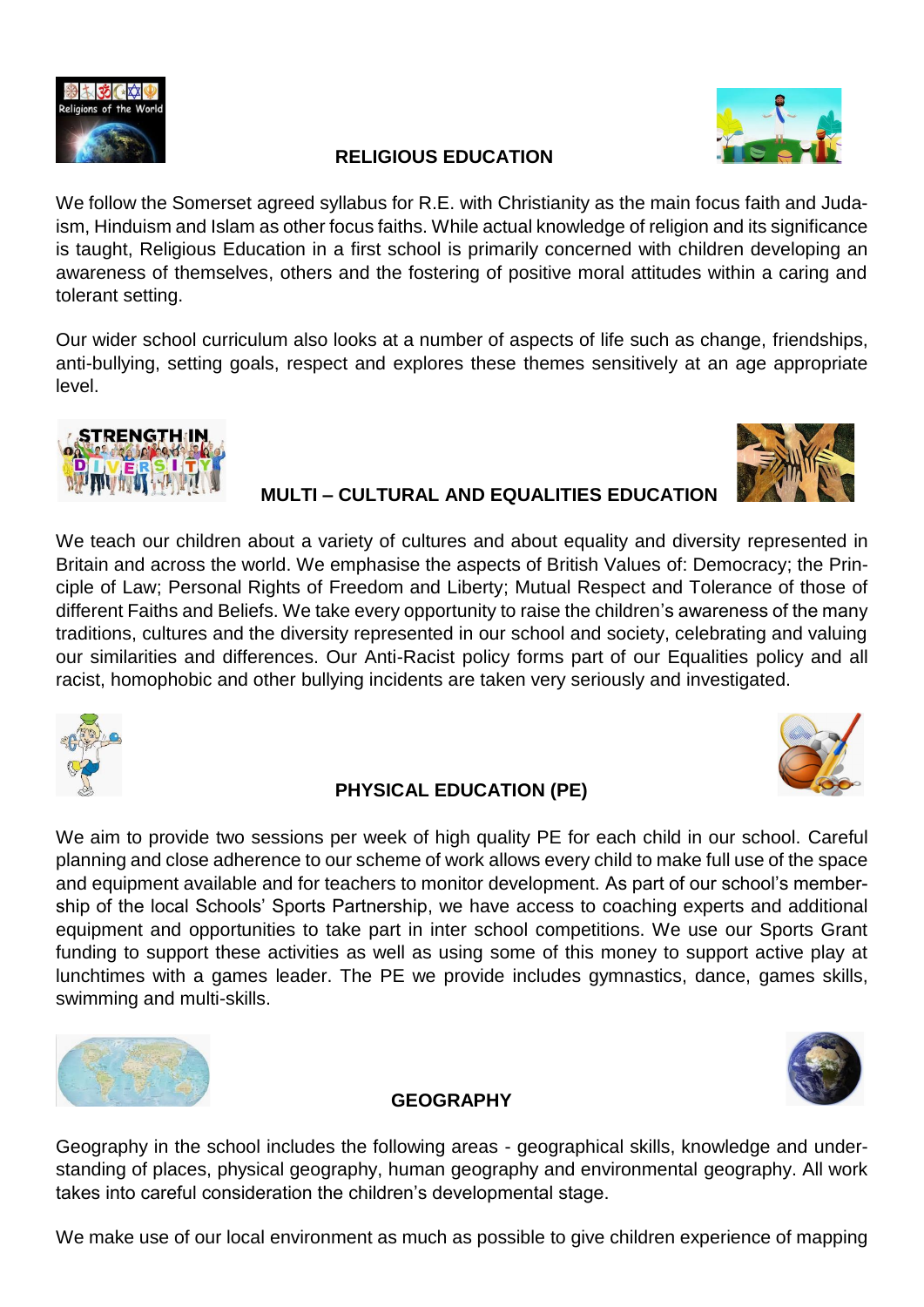skills and we often plan a trip to help the children's understanding.



## **HISTORY**



Obrigado 谢谢 Merci Danke

History is sensitively taught at our school and care is taken to ensure that studies are carried out at the appropriate level for the children. History teaching includes the following areas - knowledge and understanding of history, interpreting the past and using historical sources. We aim to give the children a sense of time, awareness of the difference between fact and fiction and of changes in everyday life. Whenever possible, we try to ensure the children handle real resources and invite visitors in to talk about their personal history or we visit a suitable location.



## **Modern Foreign Languages (MFL)**

This school is committed to giving children a rich and exciting introduction to MFL. We value all languages. Children who speak languages in addition to English, throughout the school, have opportunities to share their home languages when appropriate. MFL is a curriculum requirement from KS2 and in our school our chosen language is French. At an age appropriate level, children are taught speaking, listening, reading and writing skills. We teach French through songs, games, video clips and role play.



#### **CREATIVE ARTS (including Music, Art, Design and Technology, Dance and Drama)**

The school is committed to providing a rich variety of experiences in all areas of the Creative Arts. Local art galleries, theatres and creative organisations and trusts offer workshops and opportunities to our children.

Ample opportunity is given for children to participate in musical experimentation and listening activities. Music in the school covers musical composition, performance, listening and appraising skills. The children learn a wide repertoire of songs and use both pitched and un-pitched instruments.

Each Christmas, and at other events including Harvest, the children learn songs and practise their performance skills in front of parents. The school takes every opportunity to perform for the parents and local community at venues such as the Cheese and Grain. We also invite musicians to the school to teach and inspire the children and take part in whole school singing projects.

Children are given opportunities to experiment with a wide range of media - paint, clay, sand, water, sewing, paper and paste - with attention being paid to the development of skills and techniques. Our Arts curriculum also includes the following areas - investigation and making; knowledge and understanding of art and design (including styles used by artists); artistic traditions and techniques.